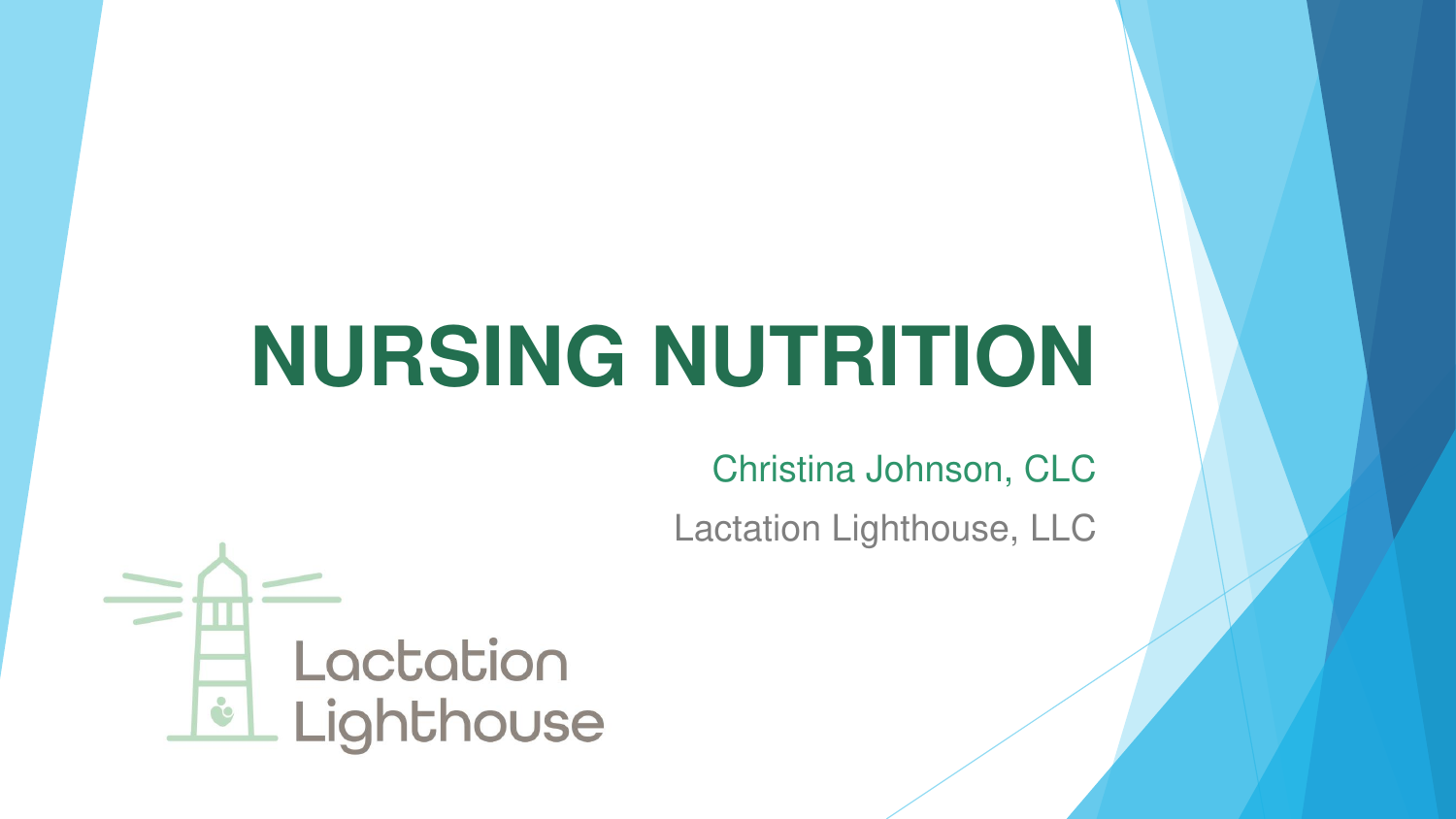## **Should I Change My Diet When Nursing?**

 **Eating well is extremely important during your nursing journey**, but not for the reasons you may have been told.

▶ Contrary to popular belief, a healthy diet and regular exercise does more to directly impact your overall health and your parenting success than to impact nutrient transfer to your infant.



Ă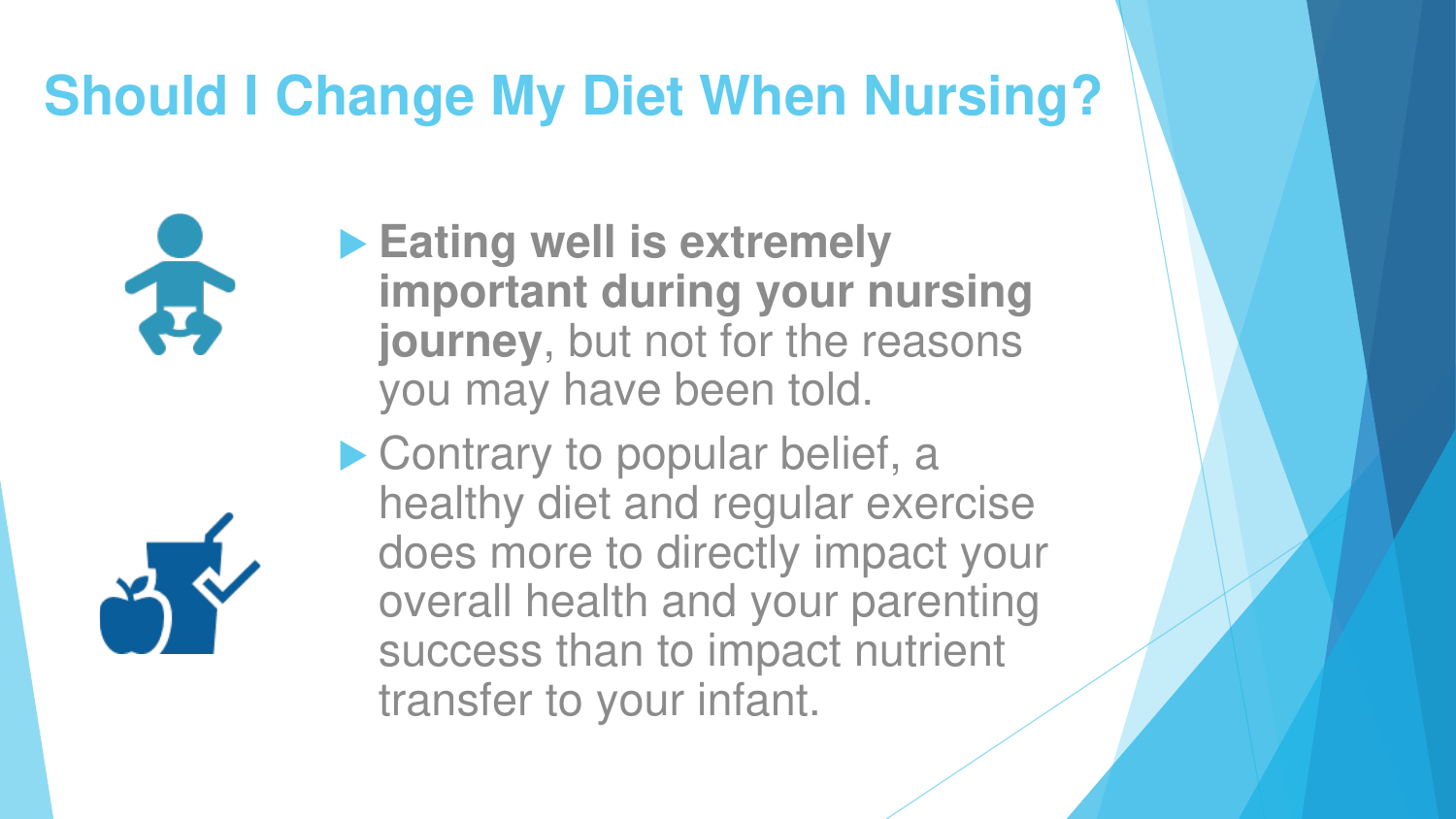#### **Malnourished women make adequate amounts and quality milk!**

- The great news about this is that your baby will very likely be getting the nutrients they need from your milk, provided they are nursing frequently. This is because your amazing body will transfer nutrients from what is available from your diet, your, fat, blood, and your bones!
- The downside is that without a balanced diet your body will continue to prioritize your baby's needs ahead of its own, depleting your stores. When this depletion of resources occurs in our bodies, we begin to feel week, tired, we loss bone mass, and we make parenting choices based on these feelings that we would not make if we were at our peak of nutrition and rest. Well nourished mothers hold their babies more, play with their babies more, and have longer durations of exclusive breast feeding or breastfeeding at all.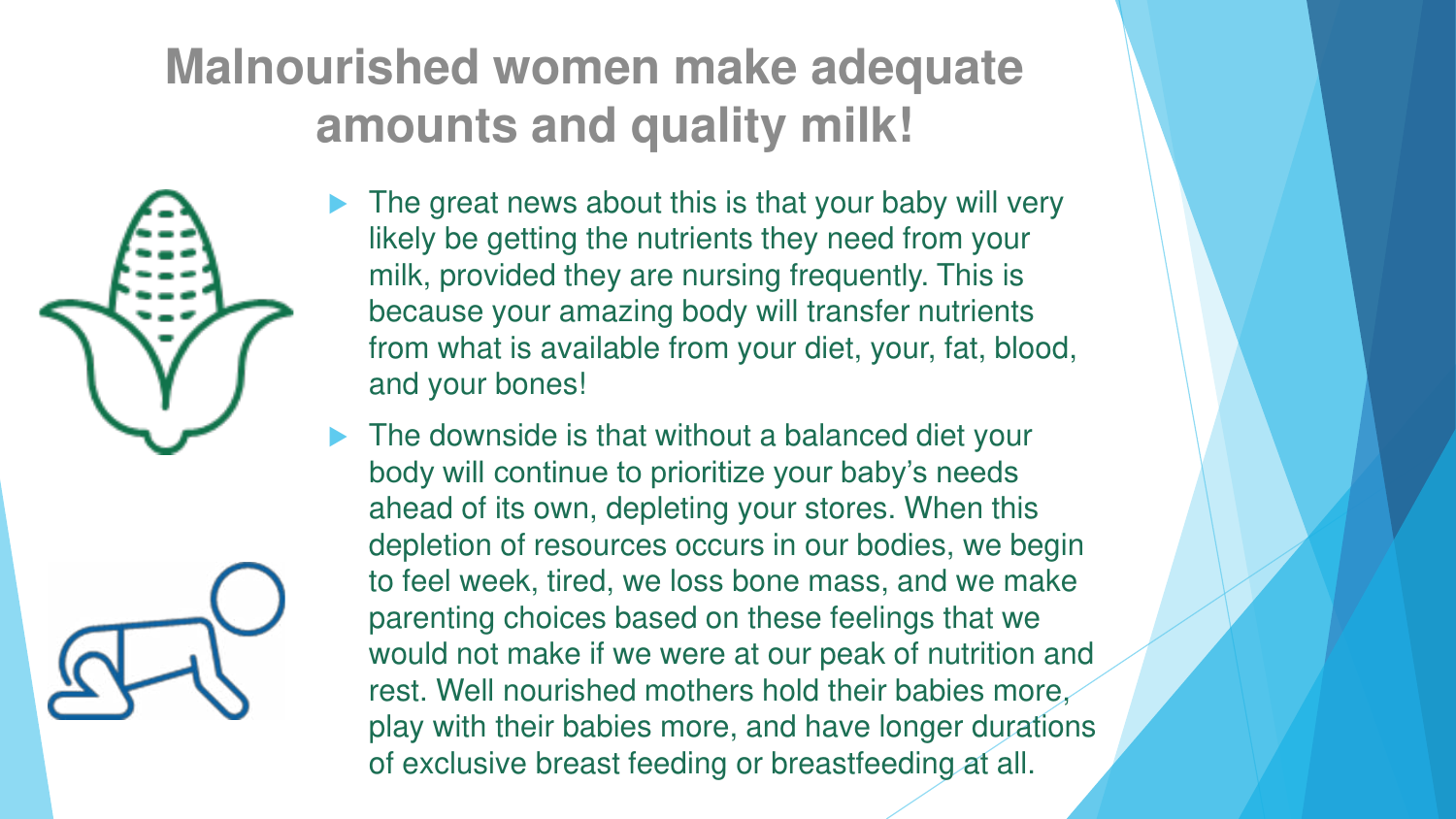#### **Nursing Nutrition 101**

- Drink 8.5 to 12.5 cups, of water per day.
- ▶ Continue your prenatal vitamins. Keep the DHA & folate coming!
- Gobble up calcium containing foods. Dairy and dark leafy greens are a good start.
- ▶ In general, 3 cups of dairy daily is recommended.
- Eat at least 2 cups of fruits and 2  $\frac{1}{2}$  cups vegetables per day. Variety helps, I recommend 4 different fruits and 5 different vegetables daily. This ensures you receive a variety of nutrients and makes it easier to sneak in small amounts of varieties that are not your favorites yet.
- ▶ Eat 5-6 oz equivalents of protein a day. I recommend 30% of your daily protein at breakfast to start the day strong. What does 1 oz equivalent mean? 1 ounce of meat, poultry, or fish, ¼ cup cooked beans, 1 egg, 1 tablespoon of peanut butter, or ½ ounce of nuts or seeds are considered to be1 ounce-equivalents of protein.
- ► Eat 6 oz equivalents of grains and make at least half of them whole grains. What's 1 oz equivalate? 1 slice of bread, 1 cup cold cereal, or ½ cup of cooked rice, cooked pasta, or hot cereal are considered to be 1 oz equivalents of grains.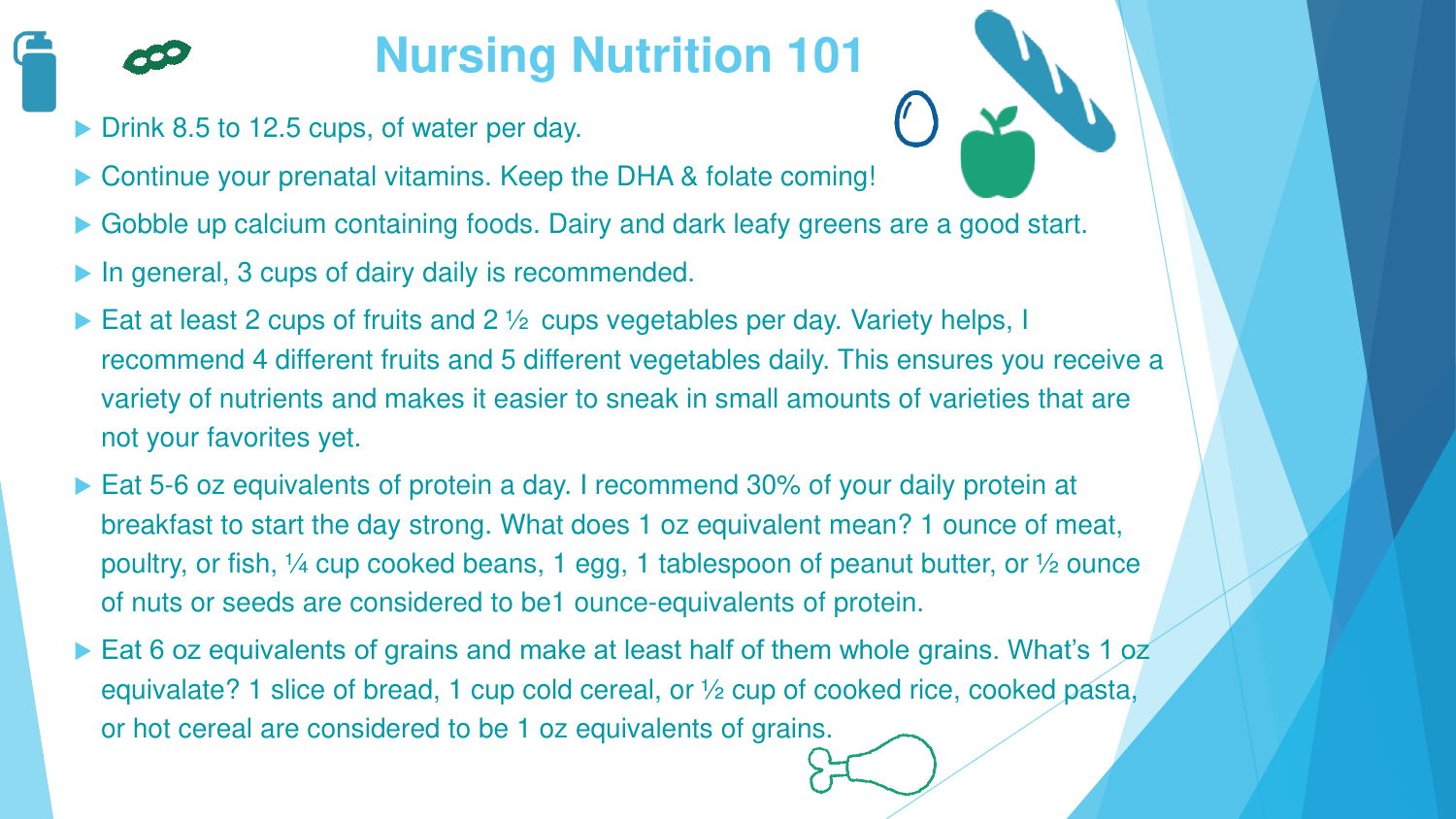

#### **Myths Debunked: Caffeine**



- ➢ The caffeine intake of the mother does not directly relate to the amount of caffeine in her milk.
- ➢ Mother's caffeine intake does not impact sleep in the infant.
- ➢ However, this is not true during pregnancy. Caffeine intake during pregnancy should not exceed 250 mg daily. I recommend limiting this even further during pregnancy, because caffeine can build up in the fetal blood stream.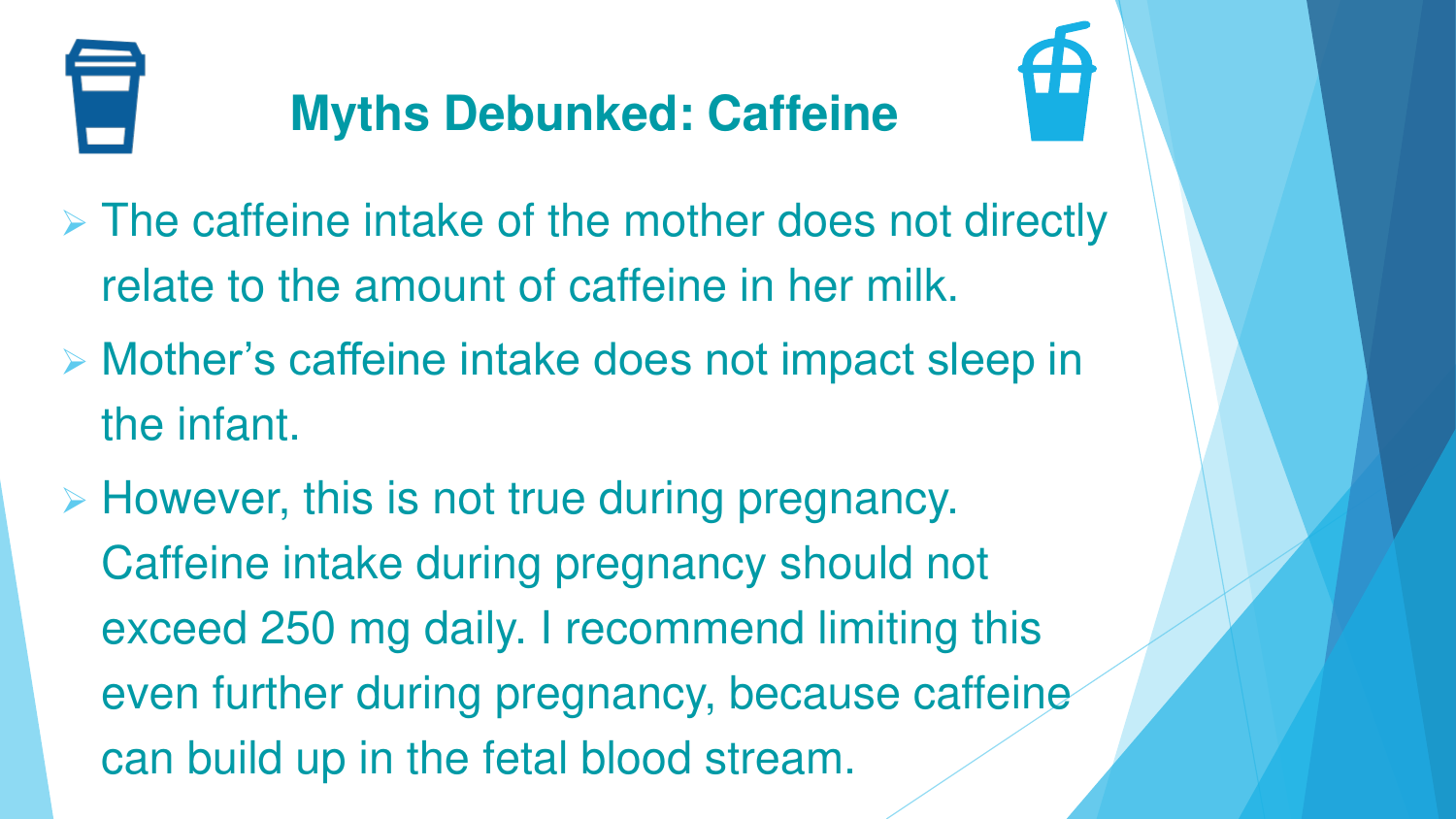To help you make your personal choices...

Here are some averages for an 8oz cup;

- ➢ Green tea has 5 25 mg
- ➢ Coffee has 95 -165 mg
- $\triangleright$  Soda has 30 80 mg



- ➢ Fraps, Caps, & Lattes 95 -185 mg
- ➢ "Energy Drinks" should be avoided during pregnancy and lactation! This is due more so to ingredients other than the caffeine….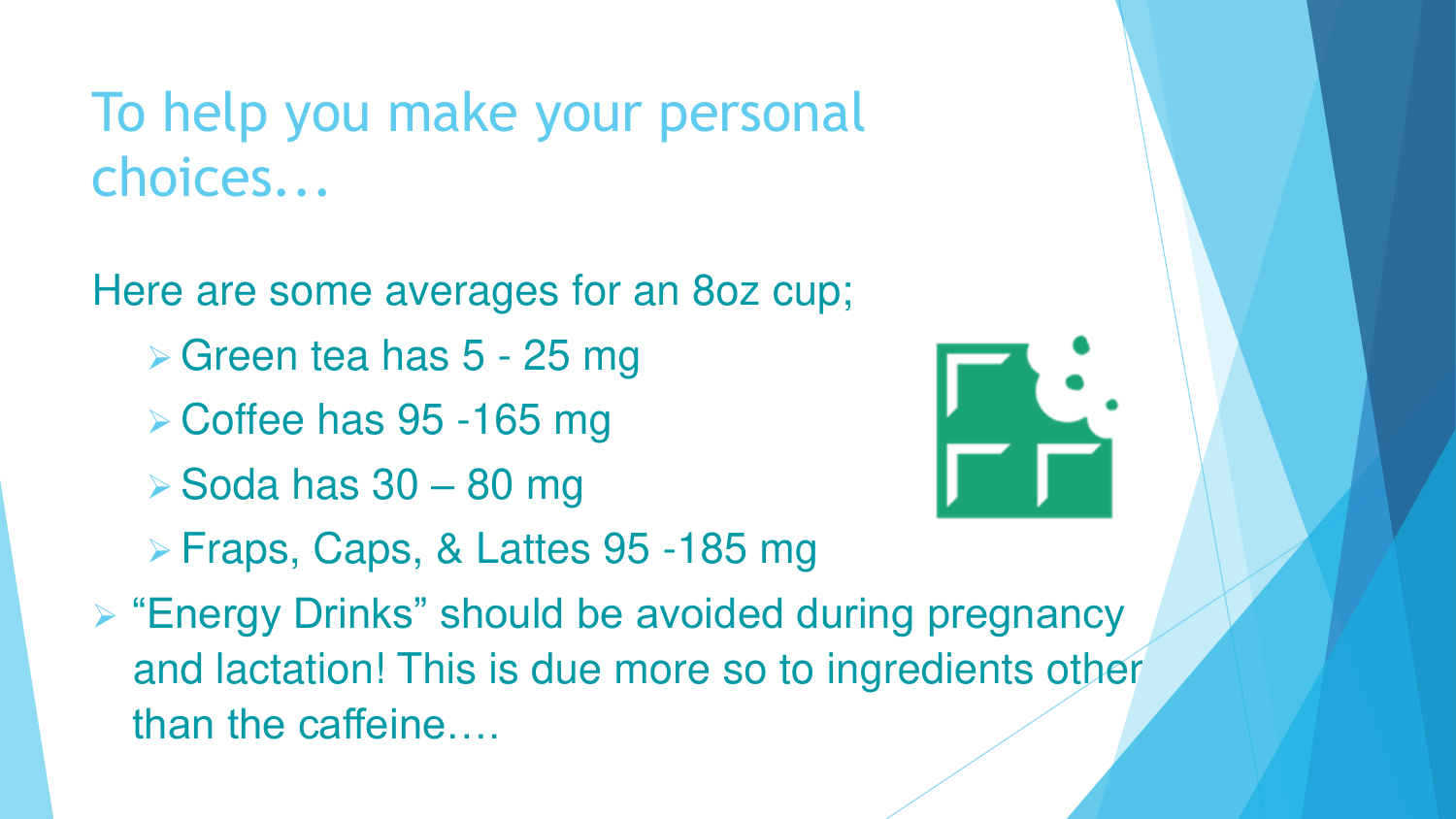## Cow's Milk & Colic

- ➢ Cow's milk is the only know substance to interfere with colic symptoms. The current recommendations is to discontinue cow's milk in the mother's diet if the infant is having colic symptoms.
	- $\triangleright$  It can take up to 15 hours after the mother consumes cow's milk, and nurses, before the infant shows colic symptoms.
	- $\triangleright$  It can take 10 days for the colic symptoms clear up after the mother has eliminated cow's milk from her diet.

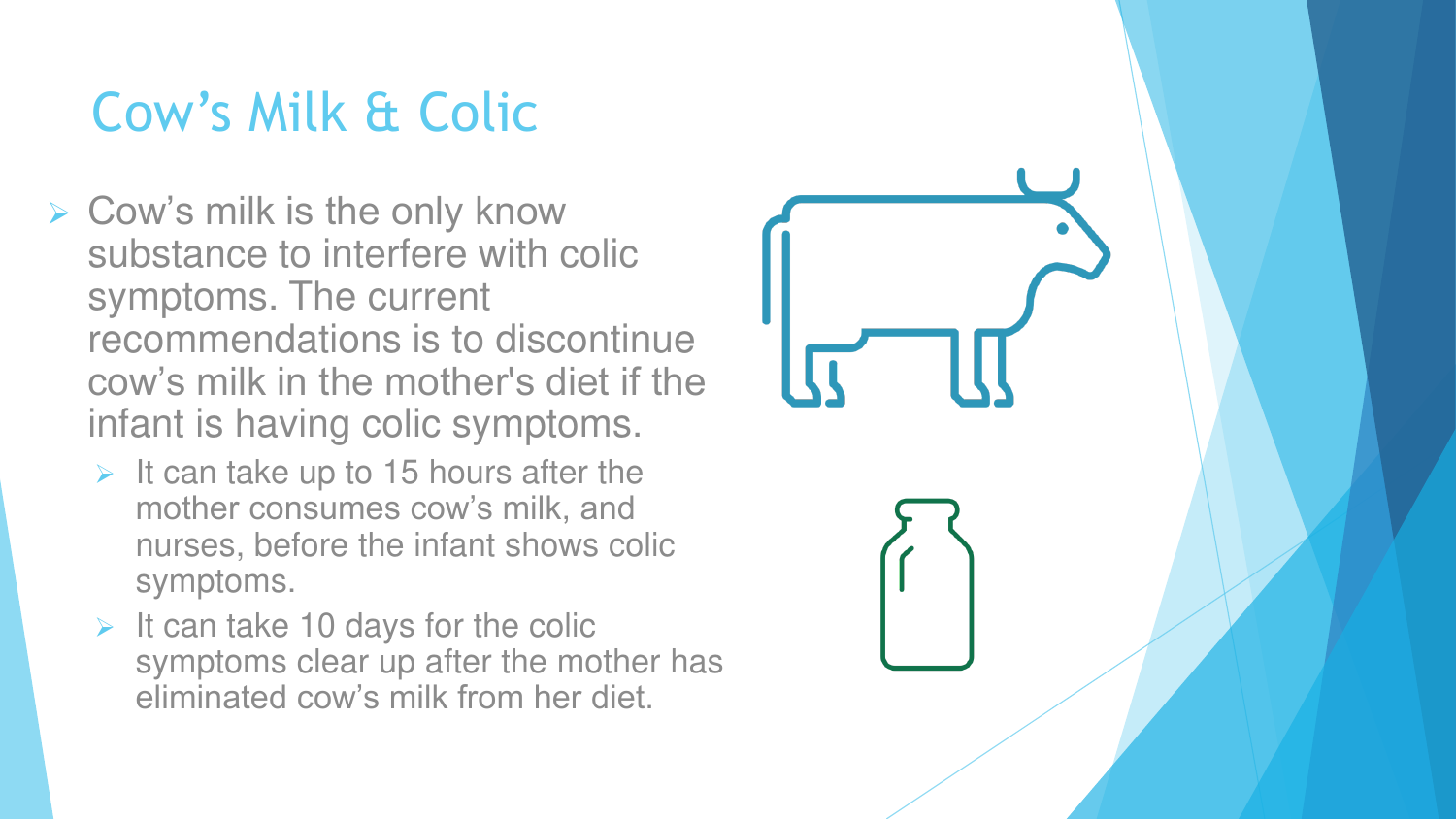#### **Tips Explained: Cow's Milk & Allergies**

- $\triangleright$  Cow's milk, soy, corn, egg, and chocolate have all been linked with allergies. With cow's milk being linked to worsening other allergies.
	- Bad news some allergies can cause rectal bleeding, called proctocolitis.
	- If baby is experiencing tummy upset, gas, or bloody stools speak with a doctor right away. They can help you determine if eliminating cow's milk is needed.
	- Good news, a change in the mother's diet can relieve allergy symptoms with in 72-96 hours.
- It is not advised to avoid high allergen foods, such as peanuts, eggs, and shellfish, while nursing or even when introducing solids, new evidence supports that early introduction fights the development of allergy symptoms. If you are concerned about a high prevalence in family history, consult a doctor or registered dietitian.

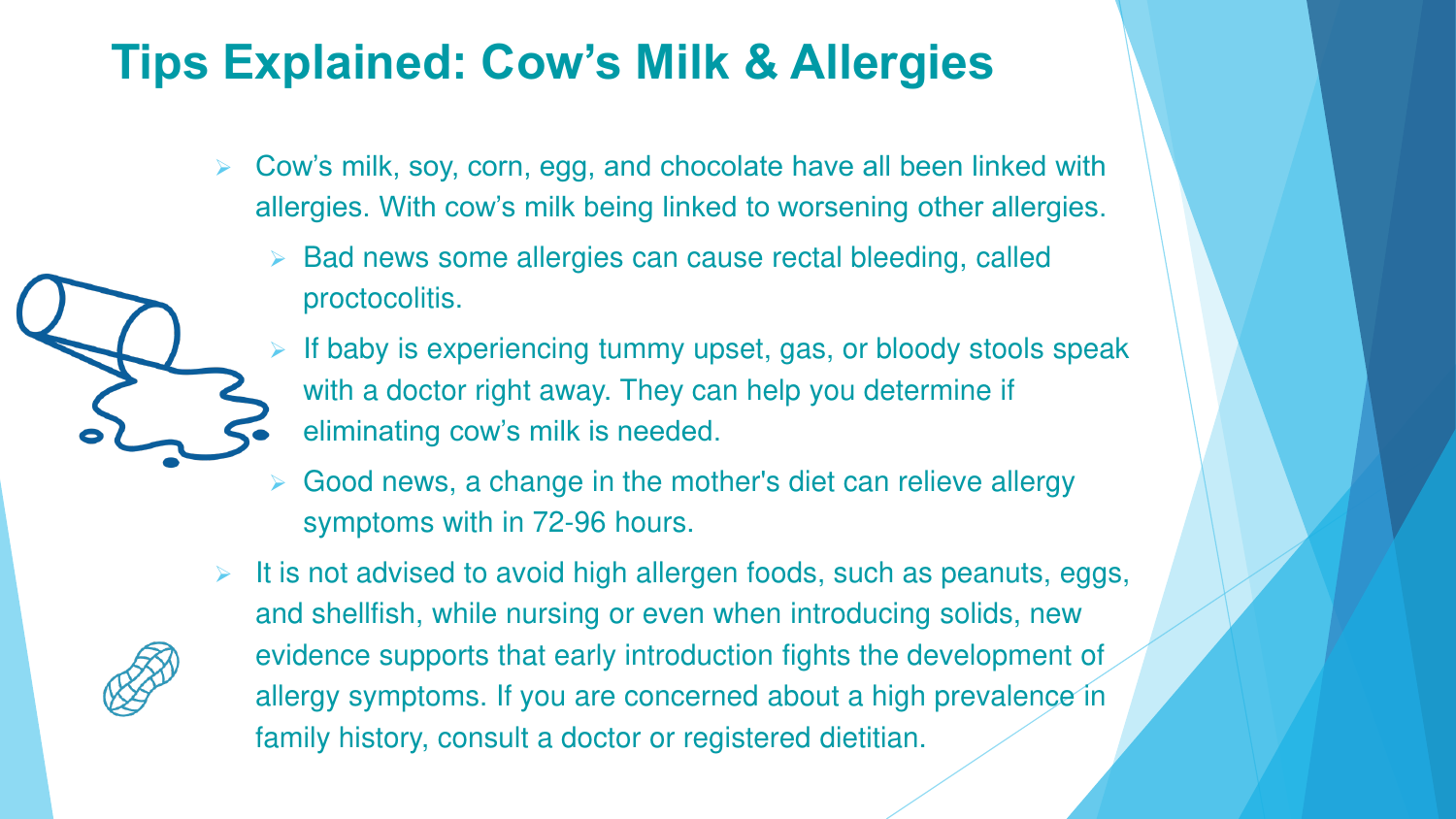## **Myth Debunked: Alcohol**



- ▶ You may partake in the occasional alcoholic drink on your nursing journey. However, it does take carful planning.
- ▶ According to The Institute of Medicine, If alcohol is used, limit intake to no more than .5 g of alcohol per kg of maternal weight per day. For a 132 lb. woman this would equal about 2 oz liquor, 8 oz wine, or 16 oz beer. (IOM, 1991)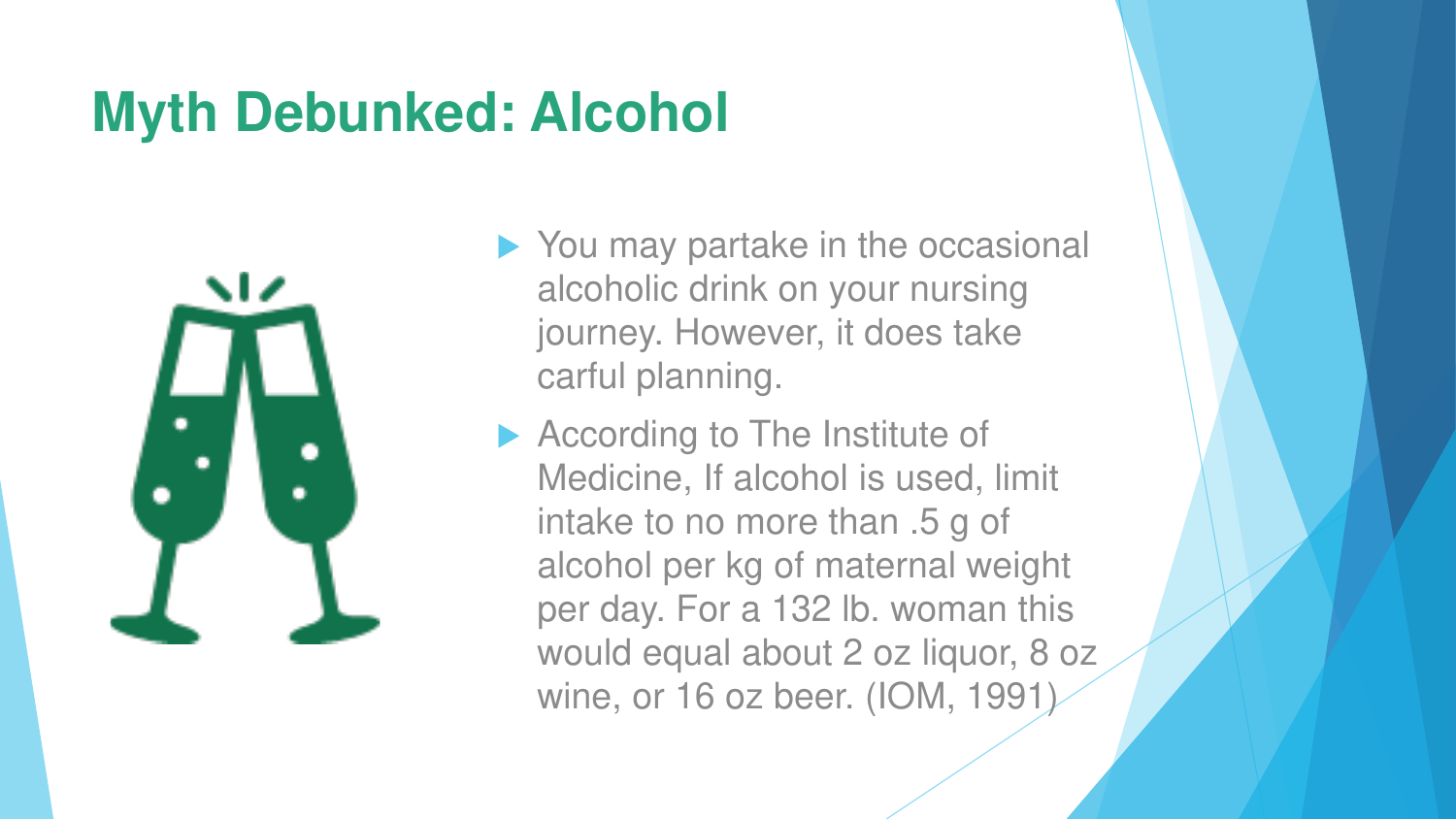# Alcohol During Nursing Explained

No, you do not have to pump and dump, unless you need to let out a few ounces for comfort.

Alcohol passes in and out of your milk supply as blood levels fluctuate, so dumping off the first little bit will not remove alcohol from milk supply.

You can simply wait it out, once the alcohol is completely out of you blood stream it will be out of the milk supply very shorty after.

You will need to pump ahead of time to have a bottle for your sitter or supplement if you are already supplementing with formula.

**Yes, there should always be one sober person to care for baby, and incase DRIVING is needed! NO CO-SLEEPING!**

**Please contact myself, another CLC, or your doctor with questions.**

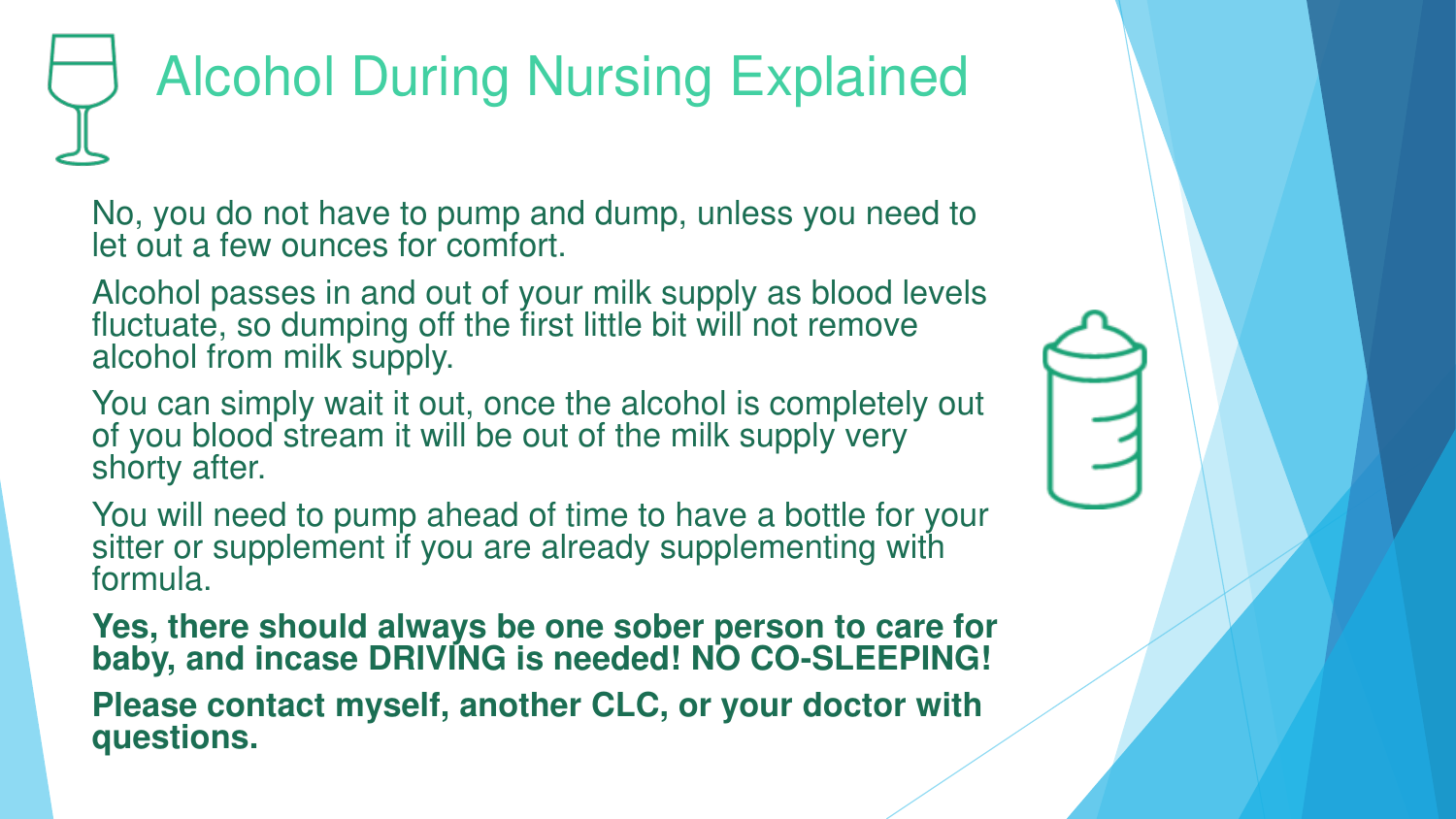# **Calcium is Vital!**

- ▶ While I highly recommend you consume, at least 4 fruits **and 5 veggies per day while nursing**, it is entirely possible, and highly likely that you are producing high quality loads of milk even if you are not getting the recommended 2 cups of fruits and 2 ½ cups of vegetables.
- If you are dairy free and ready to start breastfeeding, I highly recommend you speak with a registered dietitian, your OB, or your family doctor.

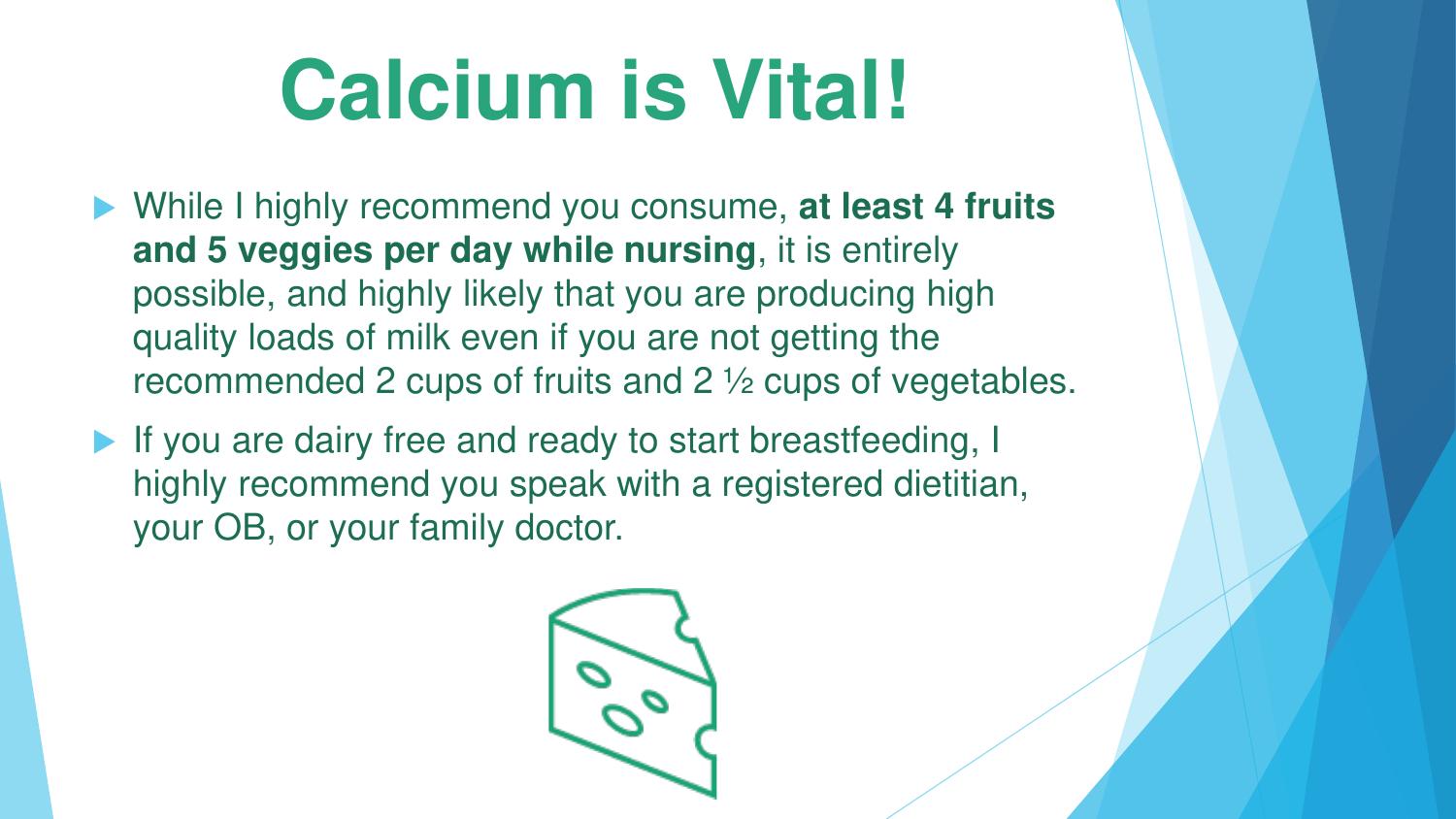# **Tip Explained: Calcium**

- Regardless of how much calcium you are consuming in your diet, your baby's calcium needs will be met by your milk alone. This is because, your amazing body will do 3 things during pregnancy and lactation to ensure even if you don't have enough that your baby will,
	- ▶ Your intestinal calcium absorption is increased during pregnancy
	- ▶ Your kidneys will conserve the use of calcium in your body
	- ▶ You body will pull calcium stored in your bones and send it up for milk production!

This leaves you with a 3-9% decrease in you bone density, not to worry, it will bounce right back after weaning due to a special estrogen trick up your body's sleeve.

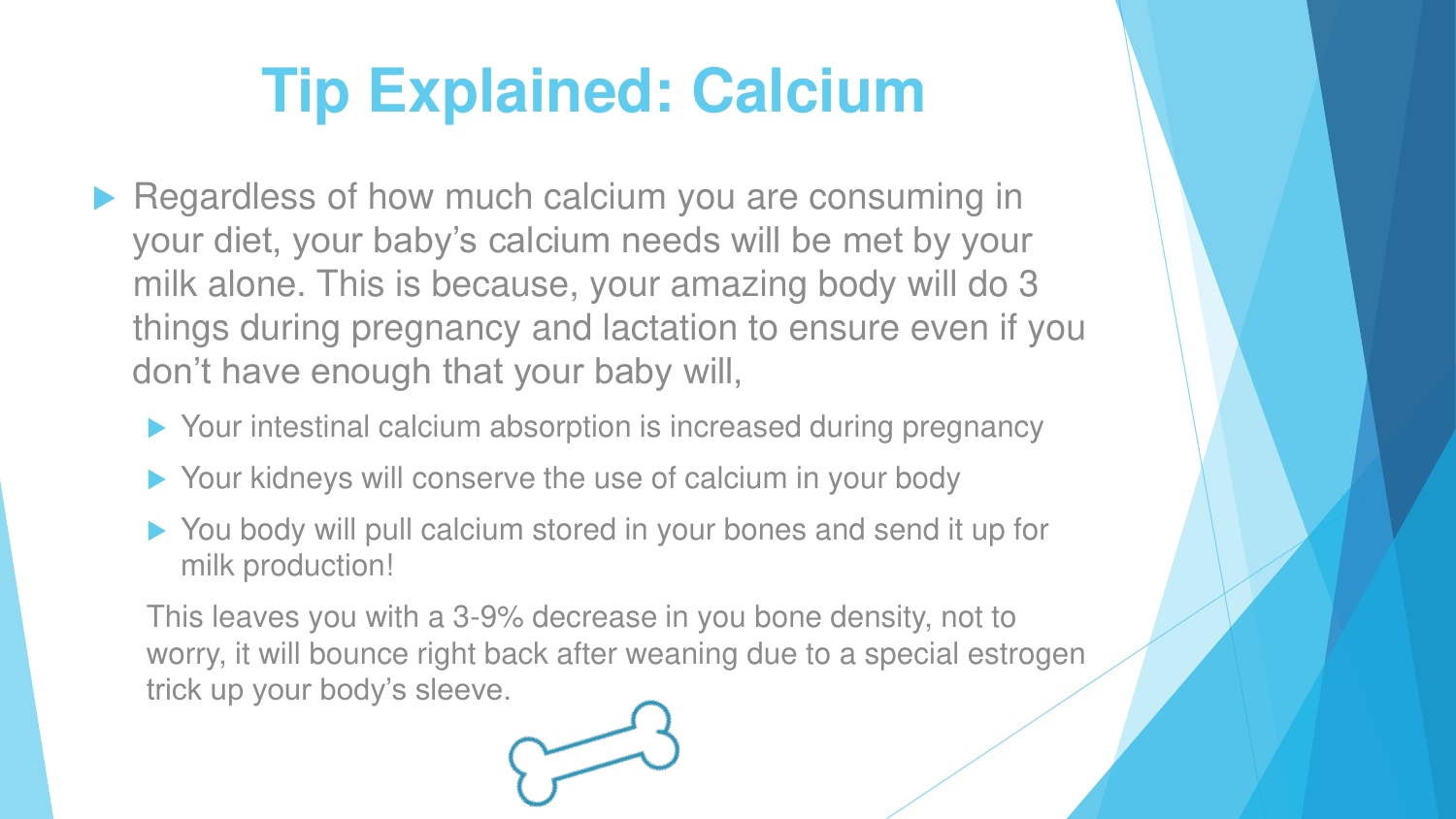# **Here's how you can get calcium in:**

- ➢ **Dairy products**
	- ➢ Enjoy up to 3 cups of dairy, such as milk, yogurt, or cheese a day.
- ➢ **Dark Leafy Greens** 
	- Remember 2 cups of greens is a serving apposed to 1 cup for most other vegetables.
	- Kale, collard greens, turnip greens, spinach, mustard greens, beet greens, swiss chard, parsley, romaine, and bok choy to name a few.

**Fruits**

Citrus, such as oranges,



#### **Veggies**

- **Okra**
- **Butternut Squash**
- Acorn Squash
- **Broccoli**
- Podded Peas
- **Brussel Sprouts**
- ➢ Green Beans



- ➢ Kiwi
- ➢ Apricots **Dates**
- **Figs**
- ➢ Plums and Prunes

#### **Nuts & Seeds**

- ➢ Almonds, Almond Butter
- ➢ Sesame Seeds, Tahini
- ➢ Chia Seeds
- Flax Seeds
- **Brazil Nuts**
- **Hazel Nuts**
- **Walnuts**

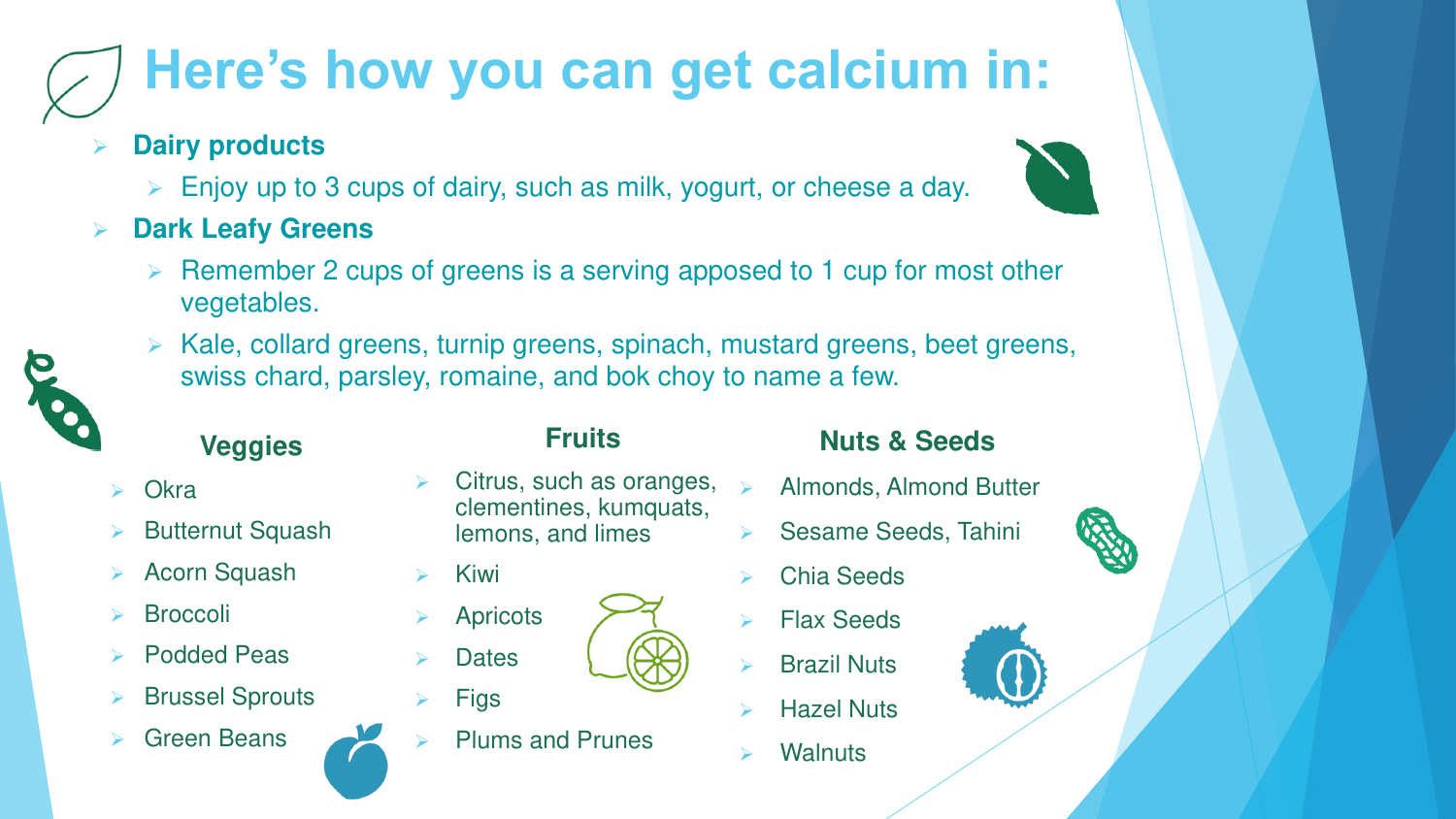# Eat your cultural favorites!

| <b>Taste</b>                                                                                                                                                                                                                                      | <b>Myth</b>                                                                        | <b>Cool Fact</b>                                                        |
|---------------------------------------------------------------------------------------------------------------------------------------------------------------------------------------------------------------------------------------------------|------------------------------------------------------------------------------------|-------------------------------------------------------------------------|
| Babies can taste the<br>flavors of your milk<br>and already share your<br>preferences due to<br>consuming amniotic<br>fluid. Anthropologists<br>now believe that<br>children are<br>acculturated to native<br>food flavors through<br>mom's milk! | <b>Spicy foods</b><br>will give baby<br>gas, or make<br>baby refuse<br>the breast. | <b>Garlic has</b><br>been linked<br>with reducing<br>colic<br>symptoms! |





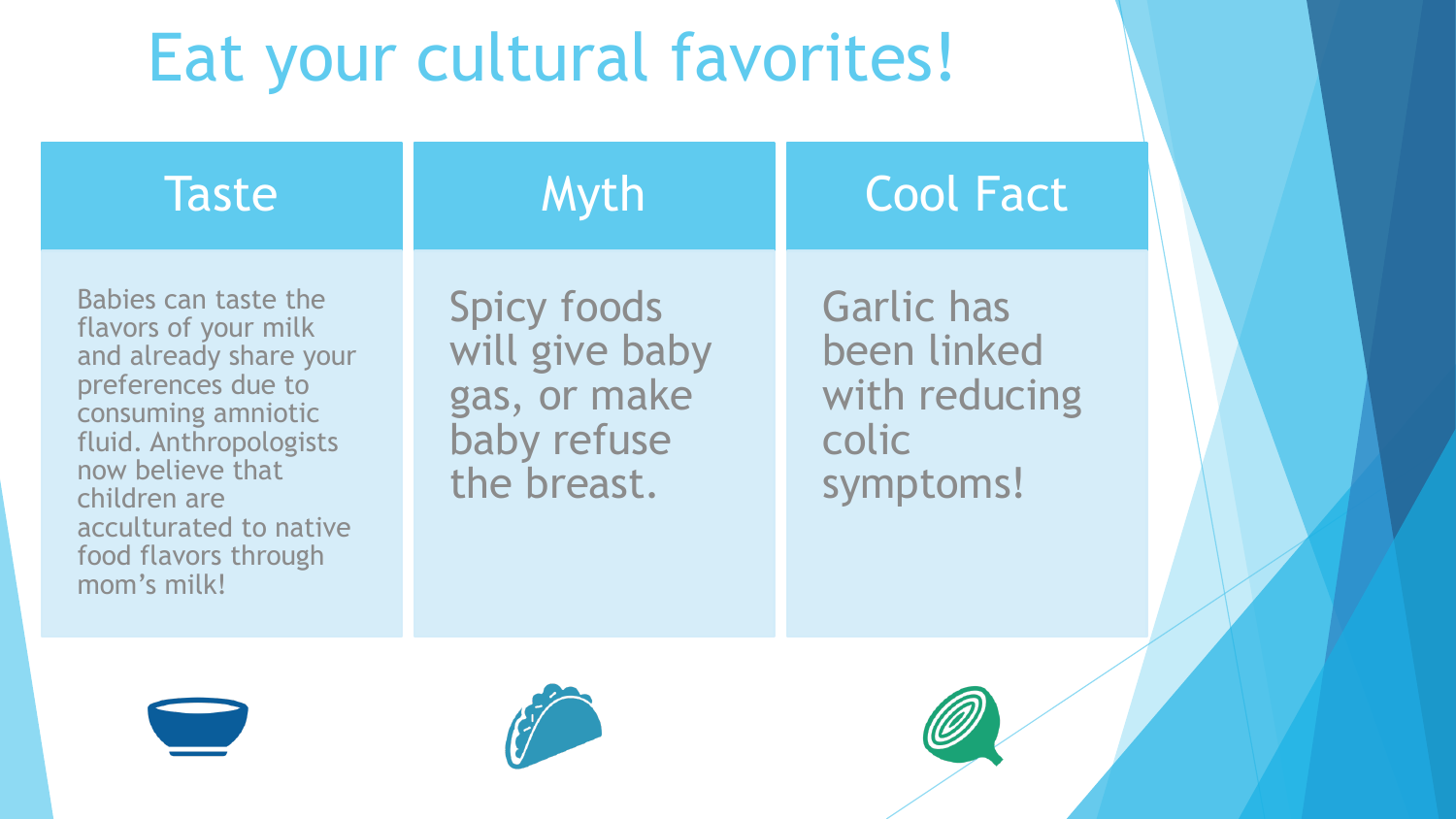#### **Myth Debunked: Spicy Foods**

- Truth; One reason for your babe to be fussing at the breast is flavor. Foods that do not taste familiar are more likely to be refused, this is true of your milk and when introducing solids.
- Not to worry, as the flavor comes out of your milk baby will be happily suckling again.
- The more often you try new foods, so does baby, so tastes become familiar.
- **Longer duration of** breastfeeding is correlated with a higher acceptance of food variety by age 3!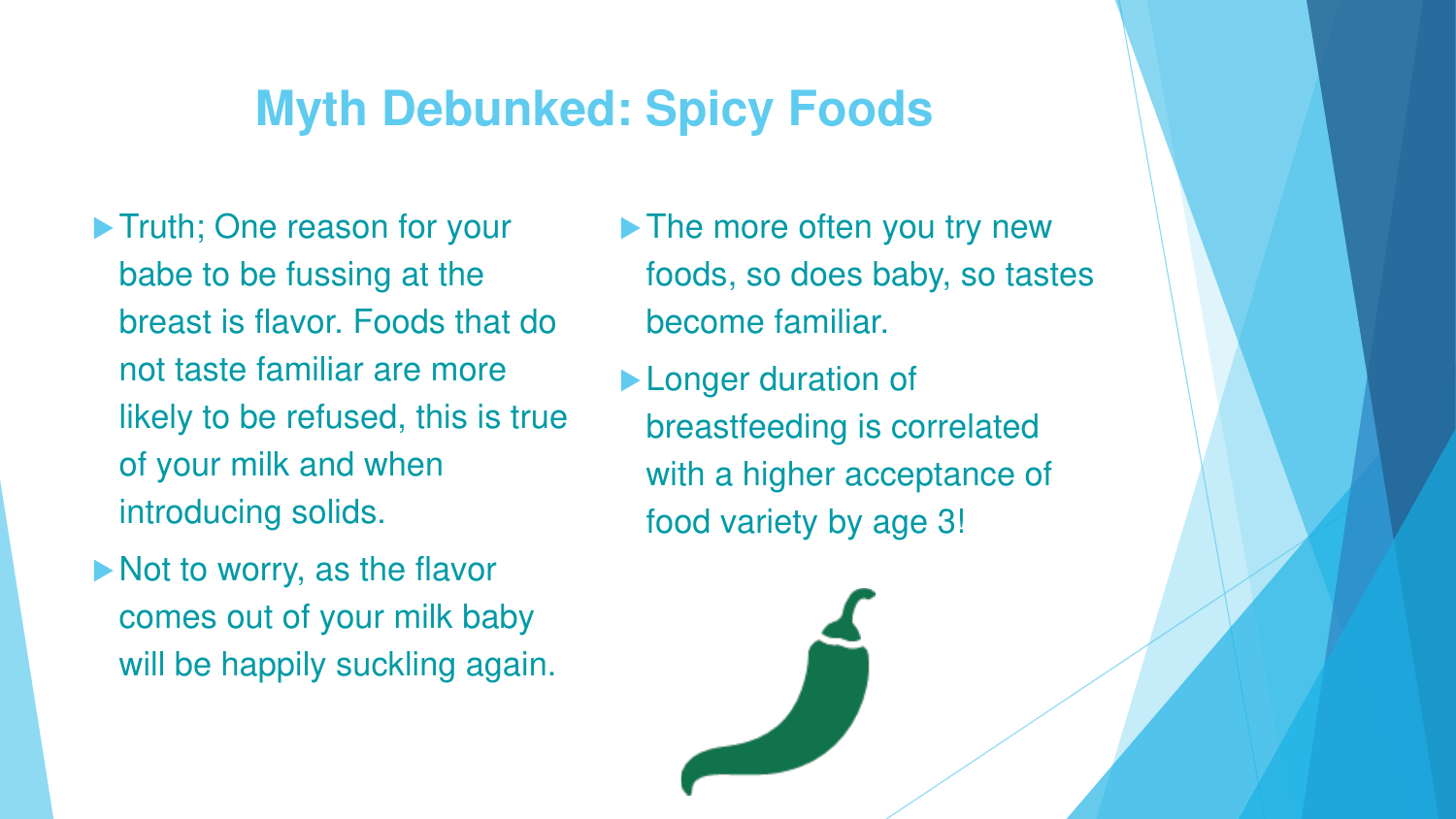

# **Micronutrients**



#### ➢ **Not to worry, baby is most likely getting enough!**

- Vitamin D passes to baby from mom during pregnancy. However, it is a common deficiency in moms and babes, so the American Academy of Pediatrics recommends that infants routinely receive 400U of vit D drops daily. **Get sunlight!**
- We cannot store water soluble vitamins for very long. Keep up your intake of magnesium, potassium, Vit C and all your B vits. Folate is the most important B vitamin during pregnancy and lactation. <https://fb.watch/5rtrSqxcT8/>
	- ➢ Leafy greens like spinach, citrus fruits, beans, and whole grains are great sources of folate which your body uses to make folic acid.
	- ➢ Citrus fruits, and peppers are great sources of vitamin C. A red bell pepper has 3x the vit C of an orange!
- DHA is still extra important while nursing and for baby up to age 5!



Walnuts, almonds, chi seeds, fennel seeds, fish, shellfish, beans, chickpeas, and lentils are all good sources.

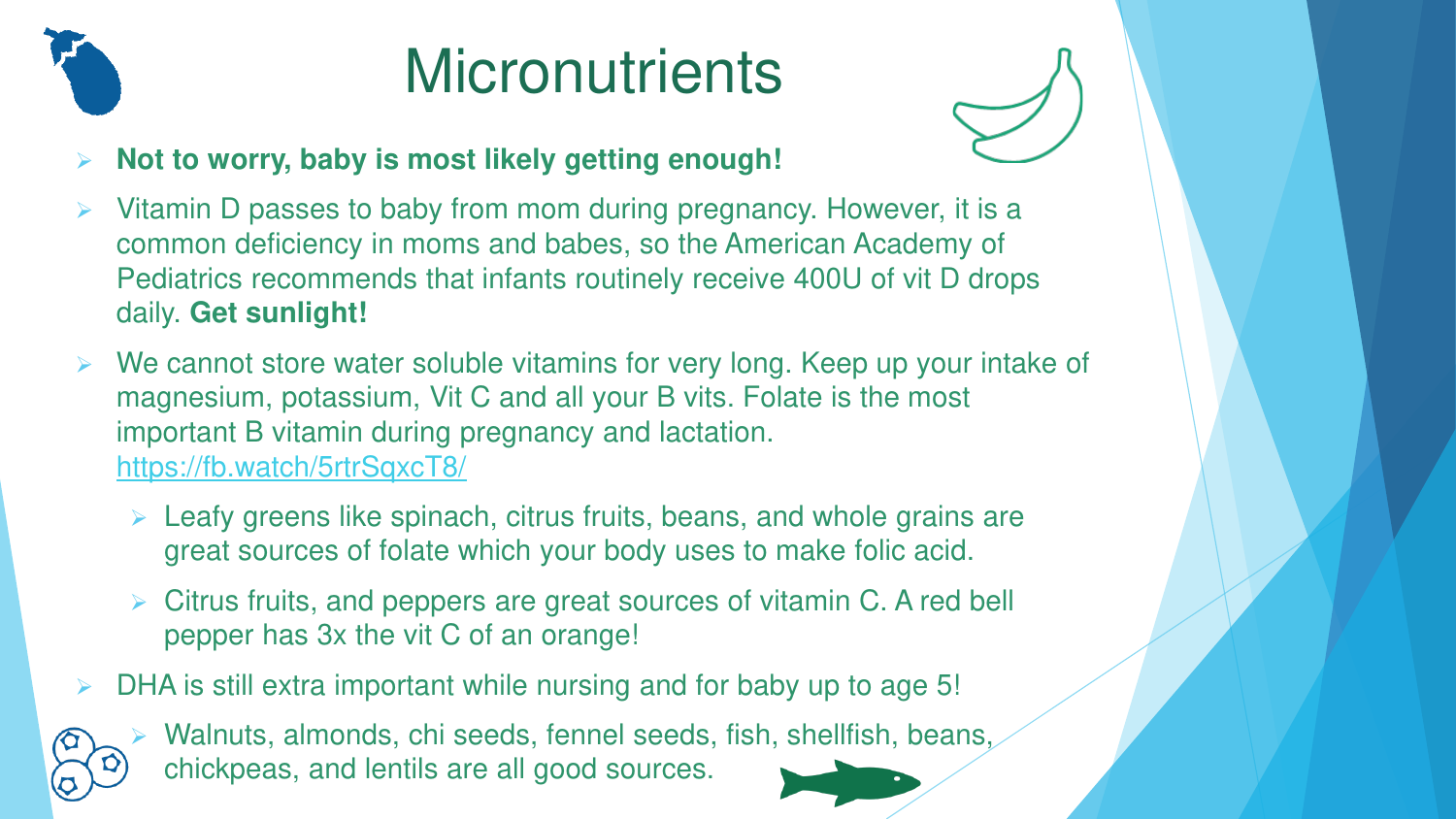# Herbs and Supplements

- Taking a daily prenatal vitamin is a good idea. However, it is a one stop shop solution.
	- $\triangleright$  We only absorb about 20-30% of the nutrients in pill/capsule forms. We absorb nutrients from foods way better than supplements!
	- ➢ During your pregnancy and in the initial postpartum period your intestinal absorption is increased which helps with many fat-soluble vitamins.
	- $\triangleright$  Baby will have a vit K supplement in hospital.
- Consider vit D supplementation for you and baby. Speak with your baby's doctor.
- Fenugreek teas may cause allergic reactions, interfere with prescription meds, and they have not been shown to be effective in raising milk supply.
- **Ask your doctor before taking any herbs or supplements while pregnant and nursing.**

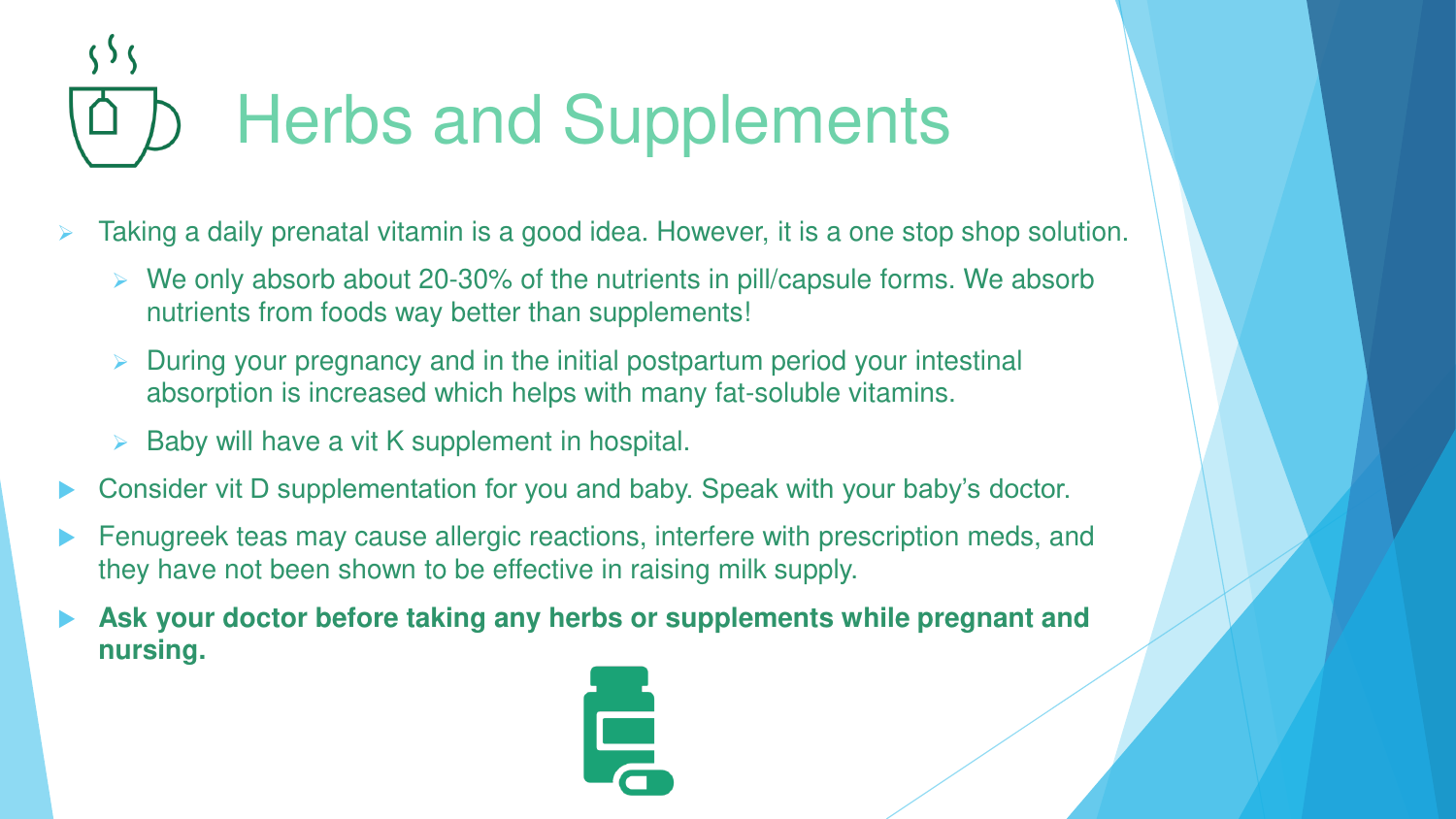# Happy Nursing You Amazing Mama!

- **Bottom line improving your diet will help you be a healthier and more attentive parent.**
- **Not to worry, most current literature tells us diet does not impact the quantity or quality of your milk by very much at all!** 
	- ▶ Mothers near starvation in struggling countries **have been shown to have milk levels and composition very close to control mothers on "perfect" diets, and mothers who have been well nourished their whole lives.**

**If you are struggling with milk supply; increasing water intake, and balancing your diet may help some, and it will defiantly help you feel better during this struggle.** 

**Do not hesitate to contact a professional to work with latch, frequency, duration, and other factors that can negatively impact milk flow.**

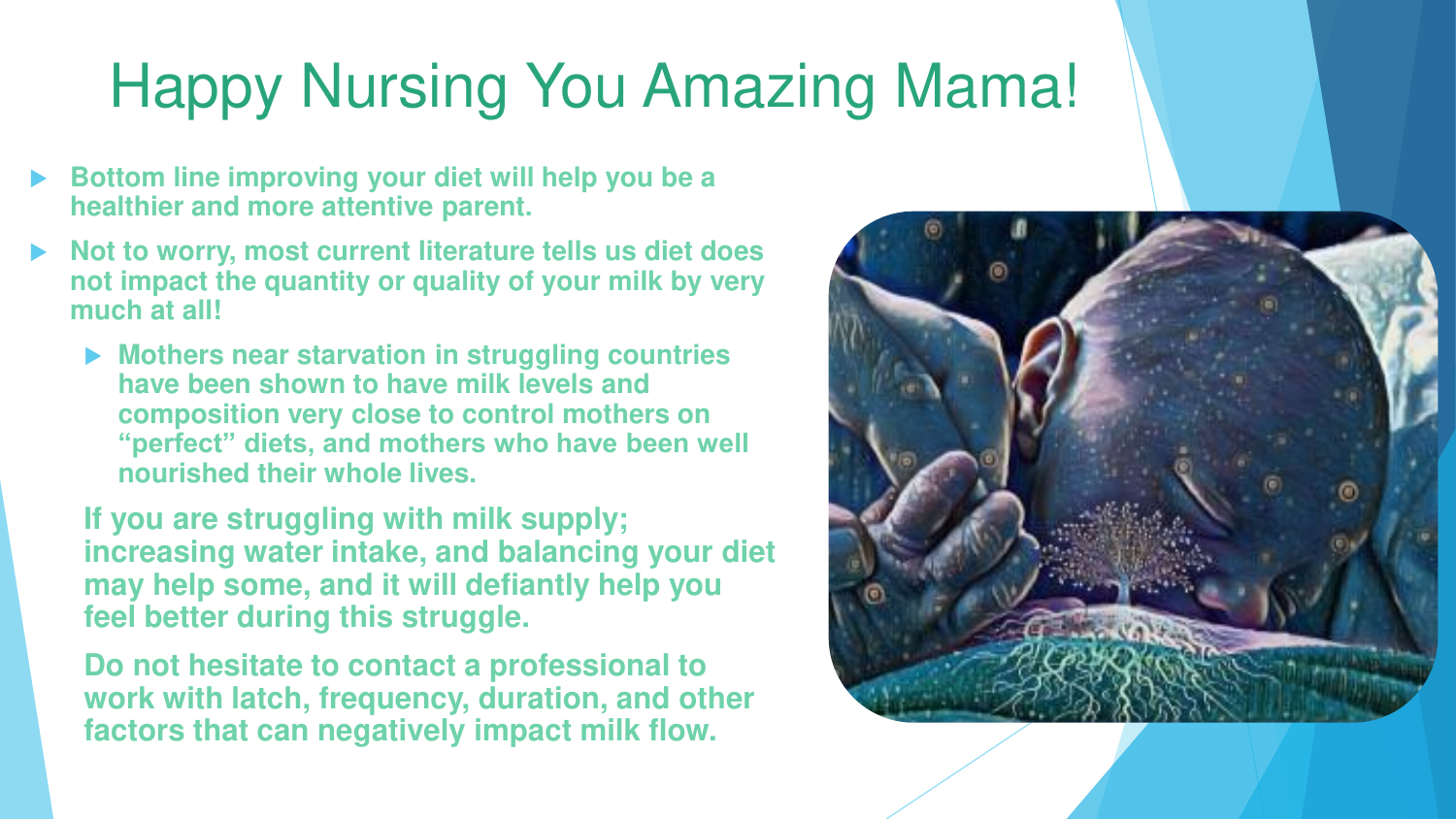## **References**

- **Healthy Children Project; Center for Breastfeeding** Lactation Counselor Training
- ▶ Pocket Guide For Lactation Management by Karen Cadwell & Cindy Turner-Maffei
- The Womanly Art of Breastfeeding by La Leche League International
- <https://www.choosemyplate.gov/>
- **Picture:**

[https://www.pinterest.com/explore/breastfeeding-art/](https://www.choosemyplate.gov/)